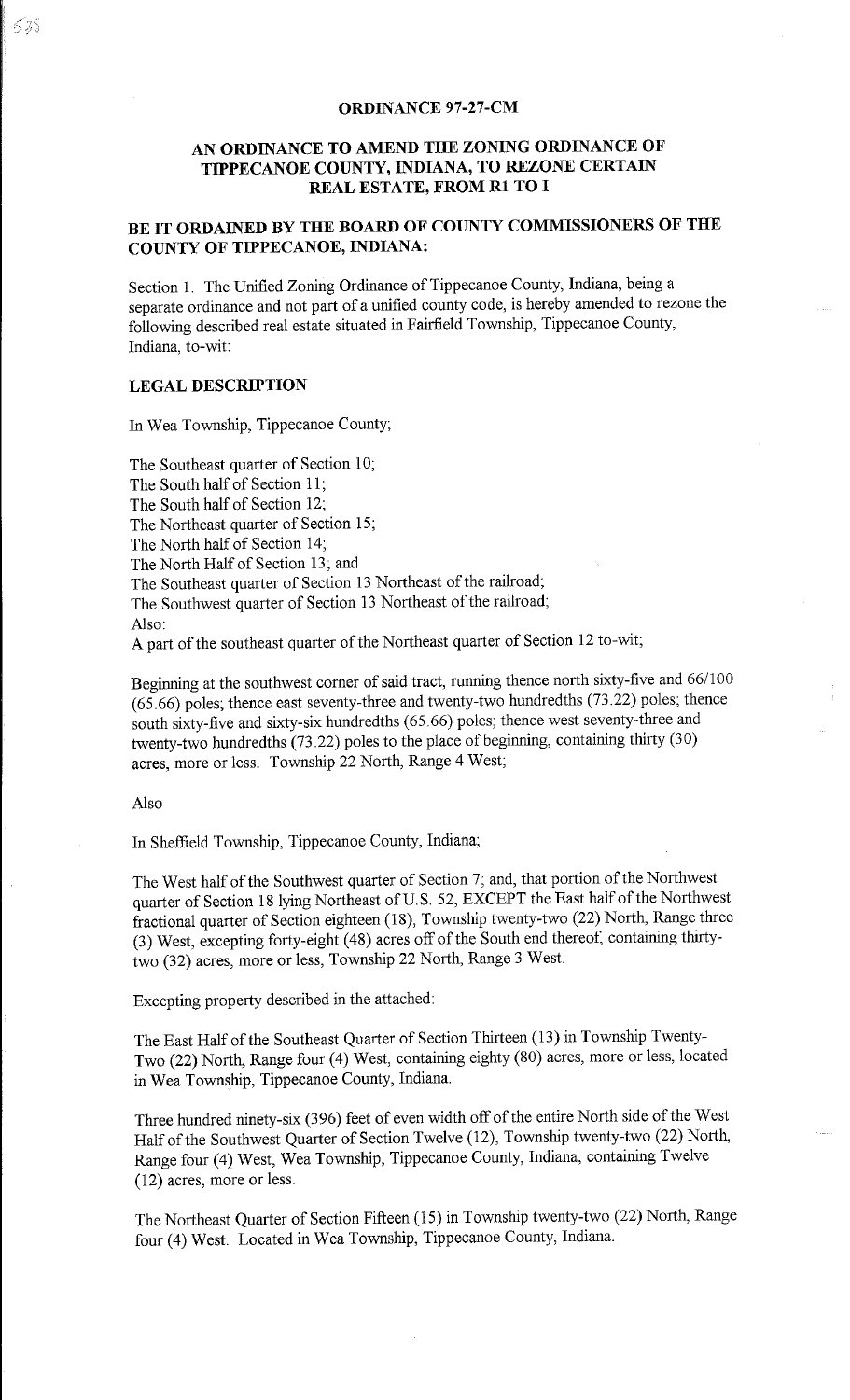A part of both the East half of the Northeast Quarter, Section (14) Fourteen, Township (22) Twenty-two North, Range (4) West, Wea Township, Tippecanoe County, Indiana, being a part of those same lands described as follows:

Beginning at the Southeast corner of the Northeast Quarter of said Section 14, being marked by an iron pin (found); thence N 89° 41' 53" W along the South line of said Northeast Quarter of Section 14, also being the approximate centerline of County Road 450 South, 251.00 feet to a 5/8" rebar set this survey; thence N 0° 18' 07" E 440.00 feet to a 5/8" rebar cap set this survey; thence S 89° 41' 53" E parallel with said South line of the Northeast Quarter of Section 14, 333.68 feet to a 5/8" rebar with cap set this survey; thence S 0° 00' 00" W, 439.56 feet to a 5/8" rebar set this survey on the South line of said Northwest Quarter of Section 13, also being the approximate centerline of County Road 450 South; thence N 90° 00' 00" W along said South line of the Northwest Quarter of Section 13, 85.00 feet to the point of beginning, containing 3.382 acres, more or less.

A part of the East Half of the Northeast Quarter of Section (14) fourteen, Township (22) twenty-two North, Range (4) four West, Wea Township, Tippecanoe County, Indiana, being a part of those lands as described in Deed Record 309, Page 1169-170 recorded January 18, 1968 (sic) and being more particularly described as follows:

Commencing at the Southeast Corner of the Northeast Quarter of said Section 14, being marked by an iron pin found; thence North 89° 41' 53" West, along the south line of said Northeast Quarter of Section 14, also being the approximate centerline of County Road 450 South, 251. 00 feet to a 5/8 inch capped rebar and the point of beginning; thence continuing North 89° 41' 53" West. 399.95 feet along the South line of the Northeast Quarter of Said Section 14, to a 5/8 inch capped rebar; thence Northeast 00° 18' 07'' West, 440.00 feet to a 5/8 inch capped rebar; thence South 89° 41' 53" East, parallel with said South line of the Northeast Quarter of Section 14 and said approximate centerline of County Road 450 South, 399.95 feet to a 5/8 inch capped rebar; thence South  $00'(sic)$  18' 07" West, 440.00 feet to the point of beginning containing 3.394 acres more of less.

A part of the West half of the North West Quarter of Section Eighteen (18), in Township twenty-two (22) North, Range three (3) West, described as follows:

Beginning at a point one thousand one hundred seventy-nine and 75/100 (1179.75) feet South of the Northwest corner of the North West Quarter of said Section; thence East parallel to the North section line of said Section Two hundred twenty-three (223) feet; thence South parallel with the West Section line of said Section two hundred sixty one (261) feet; thence West parallel with the North section line of said Section Two hundred twenty-three (223) feet to the Section lien which is the center of a county gravel road; thence North along the Section line two hundred sixty-one (261) feet to the place of beginning, containing 1.34 acres, more or less. Located in Sheffield Township, Tippecanoe County, Indiana.

A part of the West Half of the Southwest Quarter of Section Seven (7) Township Twentytwo (22) North, Range Three (3) West, situated in Sheffield Township, Tippecanoe County, Indiana, described as follows:

The point of beginning is located by traverse commencing at the Southwest Corner of the Southwest Quarter of Section Seven (7) marked by a stone found; thence North 00° 00' 00" East (assumed bearing) 159.63 feet, to an iron pipe; thence North 88° 11' 00" East 312.57 feet to an iron pipe marking the point of beginning of this tract, thence North  $01^{\circ}$ 08' 30" West, 275.41 feet to an iron pipe; thence South 87° 35' 19" East, 365.25 feet to an iron pipe; thence South 01° 08' 30" East 248.48 feet to an iron pipe; thence South 88° 11' 00" West, 364.57 feet to the point of beginning, containing 2.192 acres.

All that part of the following described real estate that lies south and west of the New York Central Railway: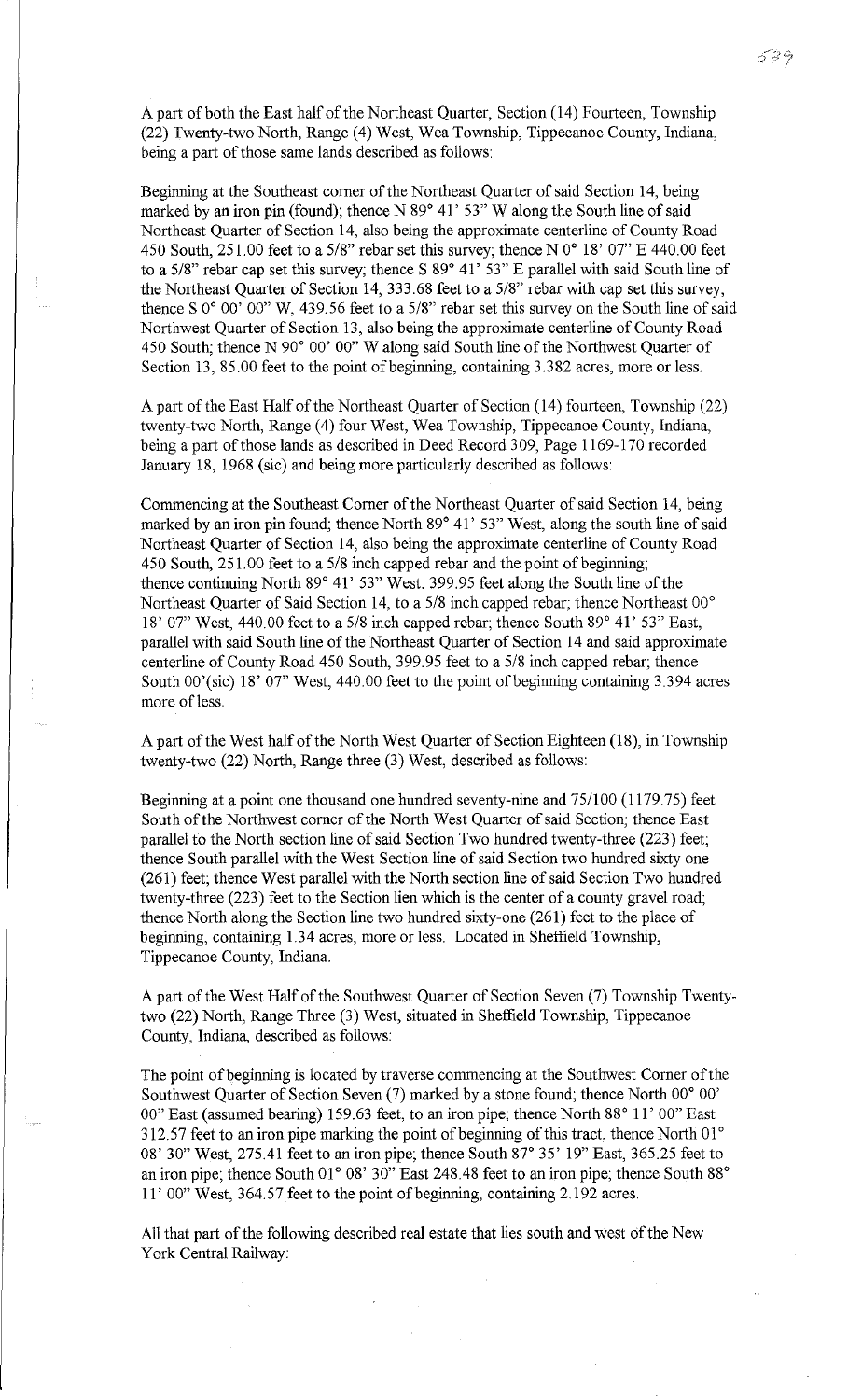Twenty eight (28) acres off of the south end of the east half of the northwest quarter of section 13, township 22 north, range 4 west, said tract herein described containing 1.2 acres more or less. Located in Wea Township, Tippecanoe County, Indiana.

A part of the North half of the Southeast quarter of section twelve (12) Township twentytwo (22) North, Range four (4) West, and described as follows, to-wit:

Beginning at a point on the North line four hundred seven and 0/10 (407.0) feet East of the Northwest corner of the Southeast quarter of said Section twelve (12), and running thence East on said North line a distance of one hundred fifty and 0/10 (150.0) feet; thence South at right angles to said North line a distance of two hundred ninety and 5/10 (290.5) feet; thence West parallel with said North line a distance of one hundred fifty and 0/10 (150.0) feet; thence North parallel with the East line a distance of two hundred ninety and  $5/10$  (290.5) feet to the place of beginning, containing one (1) acre, more or less.

Located in Wea township, Tippecanoe County, Indiana.

**EXCEPT** seventy-five (75) feet off of the entire East side of the above described tract.

A part of the North Half of the Southeast Quarter of Section Twelve (12) in Township Twenty-two (22) North, Range Four (4) West, described as follows, to-wit:

Beginning at the Northwest corner of the Southeast Quarter of said Section Twelve (12) in Township and Range aforesaid, and running thence East on the North line a distance of one hundred fifty-two and 0/10 feet; thence South at right angles to said North line a distance of two hundred ninety and 5/10 (290.5) feet; thence West and parallel with said North line a distance of one hundred forty-nine and 45/100 (140.45) feet to the West line of said Southeast Quarter; thence north on the said West line a distance of two hundred ninety and 5/10 (290.5) feet to the place of beginning, containing one (1.00) acre more or less.

The East half of the following described real estate, to-wit: A part of the North half of the Southeast Quarter of Section Twelve (12), Township Twenty-two (22) North, Range Four (4) West described as follows, to-wit: Beginning at a point on the North line One hundred fifty-two and 0/10 (152.0) feet East of the Northwest corner of the Southeast Quarter of said Section Twelve (12); in Township and Range aforesaid and running thence East on said North line a distance of One hundred eighty and 0/10 (180.0) feet; thence South at right angles to said North line a distance of Two hundred ninety and 5/10 (290.5) feet; thence West and parallel with said North line a distance of One hundred eighty and 0/10 (180.0) feet; thence North at right angles to said North line a distance of Two hundred Ninety and 5/10 (290.5) feet to the place of beginning.

A part of the North half of the Southeast quarter of Section Twelve (12), Township Twenty-two (22) North, Range Four (4) West and described as follows, to-wit:

Beginning at a point on the North line Five Hundred Fifty-Seven and 0/10 (557.0) feet East of the Northwest corner of the Southeast quarter of said Section Twelve (12) and running thence East on said North line a distance of One hundred fifty and 0/10 (150.0) feet; thence South at right angles to said North line a distance of Two Hundred Ninety and 510 (290.5) feet; thence West parallel with the said North line a distance on (sic) One Hundred Fifty and 0/10 (150.0) feet; thence North parallel with the East line a distance of Two Hundred Ninety and 5/10 (290.5) feet to the place of beginning, containing One (1.00) acre, more or less. Located in Wea Township, Tippecanoe County, Indiana.

A part of the north half of the southeast quarter of section twelve (12) township twentytwo (22) north, range four (4) west, and described as follows, to-wit: Beginning at a point on the north line seven hundred seven and 0/10 (707.0) feet east of the northwest corner of the southeast quarter of said section twelve (12) and running thence east on said north line a distance of one hundred forty-three and 0/10 (143.0) feet; thence south at a right angle to said north line a distance of two hundred ninety and 5/10 (290.5) feet; thence west parallel to said north line a distance of one hundred forty-three and 0/10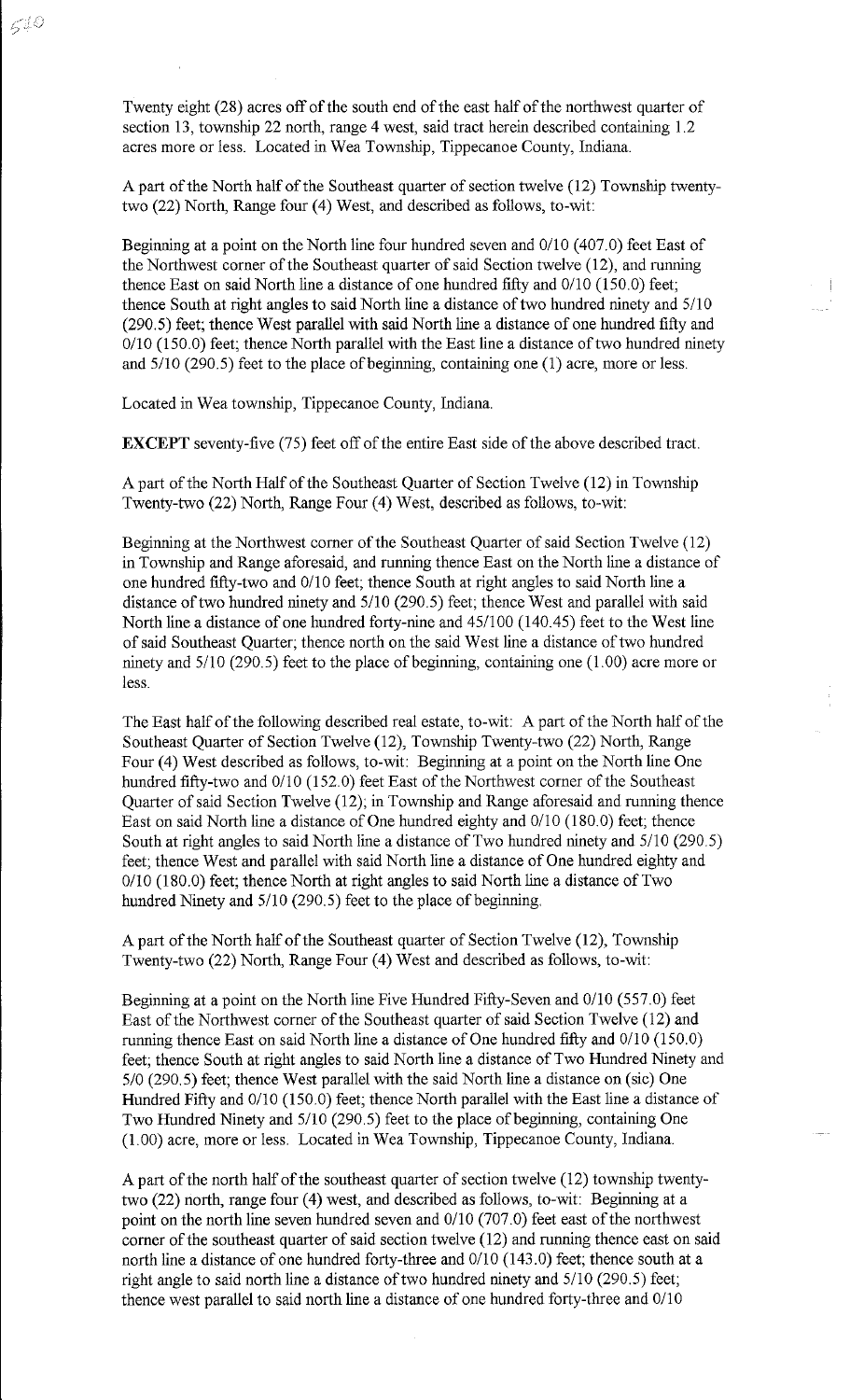(143.0) feet; thence north parallel with the east line a distance of two hundred ninety and 5/10 (290.5) feet to the place of beginning, containing 0.95 acres, more or less.

A part of the North half of the Southeast quarter of section twelve (12) Township twentytwo (22) North, Range four (4) West, and described as follows, to-wit:

Beginning at a point on the North line 332.0 feet East of the Northwest corner of the Southeast quarter of said section twelve (12) and running East on said North line a distance of 75.0 feet; thence south at right angles to said North line a distance of 290.5 feet; thence West parallel with said North line a distance of 75.0 feet; thence North at right angles to said North line a distance of 290.5 feet to the place of beginning, containing 0.50 acres, more or less.

Seventy-five (75) feet off of the entire East side of the following described tract, to-wit:

A part of the North half of the Southeast Quarter of Section Twelve (12) in Township Twenty-two (22) North, Range Four (4) West, described as follows, to-wit: Beginning at a point on the North line four hundred seven and 0/10 (407.0) feet East of the Northwest corner of the Southeast Quarter of said Section Twelve (12) and running thence East on the North line a distance of one hundred fifty and 0/10 (150.0) feet; thence South at right angles to said North line a distance of two hundred ninety and 5/10 (290.50) feet; thence West parallel with said North line a distance of one hundred fifty and 0/10 (150.0) feet; thence North parallel with the East line a distance of two hundred ninety and  $5/10$  (290.5) feet to the place of beginning, containing one (1) acre, more or less. Located in Wea Township, Tippecanoe County, Indiana.

The West half of the following described real estate, to-wit:

A part of the North half of the Southeast quarter of section 12, township 22 North, range 4 West, described as follows, to-wit: Beginning at a point on the North line 152.0 feet East of the Northwest corner of the Southeast quarter of said section 12, in township and range aforesaid and running thence East on said North line a distance of 180. 0 feet; thence south at right angles to said north line a distance of 290. 5 feet; thence West parallel with said North line a distance of 180.0 feet; thence North at right angles to said North line a distance of 290.5 feet to the place of beginning, containing 1.20 acres, more or less.

Located in Wea Township, Tippecanoe County, Indiana.

The West Half of the Northwest Quarter of Section Fourteen (14) in Township Twentytwo (22) North, Range Four (4) West, containing 80 acres, more or less.

### **ALSO**

A part of the Southwest Quarter of section Eleven (11 ), in Township Twenty-two (22) North, Range Four (4) West, bounded as follows, to-wit:

Commencing at the Southwest corner of said Southwest Quarter thereof and running thence East on said South line to the Southeast corner of said Southwest Quarter; thence North on the East line of said Southwest Quarter to the centerline of the right-of-way of the old Lafayette and Indianapolis Railroad, now running through said Southwest Quarter; thence in a Northwesterly direction on said centerline to the West line of said Southwest Quarter; thence South to the place of beginning. Located in Wea Township, Tippecanoe County, Indiana.

That portion of the Southeast Quarter of Section Ten (10) in Township Twenty-two (22) North, Range Four (4) West, lying to the South and West of the center line of the right-ofway of the old Lafayette and Indianapolis Railroad. Located in Wea Township, Tippecanoe County, Indiana.

Section 2. The real estate described above in Section 1 should be and the same is hereby rezoned from Rl to I.